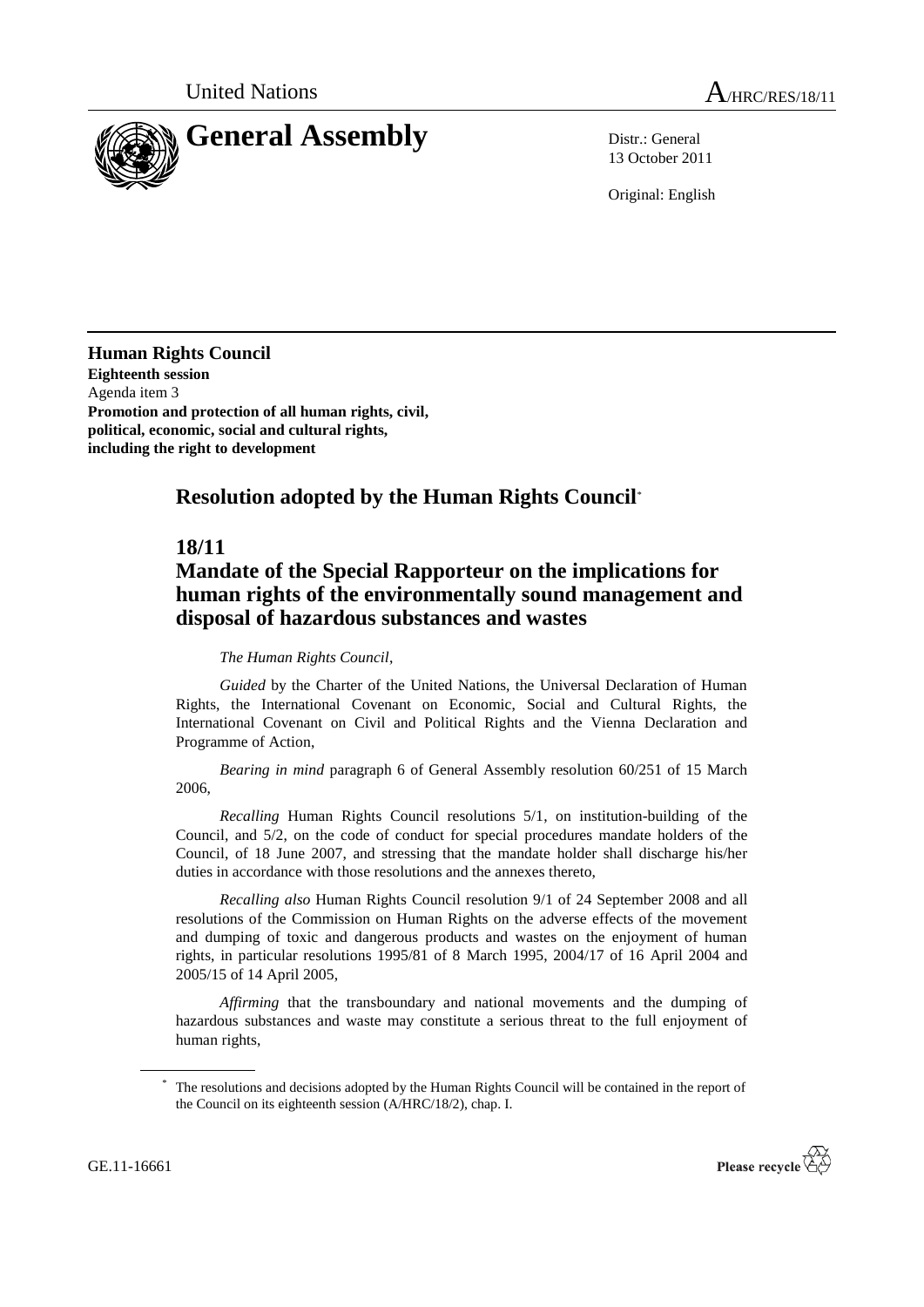*Affirming also* that the way hazardous substances and wastes are managed throughout their lifecycle, including manufacturing, distribution, use and final disposal, may have an adverse impact on the full enjoyment of human rights,

*Reiterating* that all human rights are universal, indivisible, interdependent and interrelated,

*Reaffirming* that the international community must treat all human rights in a fair and equal manner, on the same footing and with the same emphasis,

*Recognizing* the importance of not duplicating the work that the United Nations is advancing under multilateral environmental agreements, such as the Basel Convention on the Control of Transboundary Movements of Hazardous Wastes and their Disposal, the Stockholm Convention on Persistent Organic Pollutants and the Rotterdam Convention on the Prior Informed Consent Procedure for Certain Hazardous Chemicals and Pesticides in International Trade, to globally ensure the environmentally sound management and disposal of hazardous substances and wastes,

1. *Takes note* of the work undertaken by the Special Rapporteur on the adverse effects of the movement and dumping of toxic and dangerous products and wastes on the enjoyment of human rights in carrying out his mandate;

2. *Decides* to extend the mandate, with the new title of Special Rapporteur on the implications for human rights of the environmentally sound management and disposal of hazardous substances and wastes, for a further period of three years;

3. *Requests* the Special Rapporteur to continue to include in his report to the Human Rights Council comprehensive information on the adverse effects that the improper management and disposal of hazardous substances and wastes may have on the enjoyment of human rights, which may include information on:

(*a*) Human rights issues relating to transnational corporations and other business enterprises regarding environmentally sound management and disposal of hazardous substances and wastes;

(*b*) The question of rehabilitation of and assistance to victims of human rights violations relating to the management and disposal of hazardous substances and wastes;

The scope of national legislation in relation to the implications for human rights of the management and disposal of hazardous substances and wastes;

(*d*) The human rights implications of waste-recycling programmes, the transfer of industries, industrial activities and technologies from one country to another and their new trends, including e-wastes and the dismantling of ships;

(*e*) The question of the ambiguities in international instruments that allow the movement and dumping of hazardous substances and wastes, and any gaps in the effectiveness of international regulatory mechanisms;

4. *Encourages* the Special Rapporteur to carry out his mandate in close cooperation with the United Nations Environment Programme, relevant United Nations agencies, such as the World Health Organization and the International Labour Organization, and the secretariats of relevant international environmental conventions, with a view to mainstreaming human rights into their work and avoiding duplication;

5. *Requests* the Special Rapporteur to develop, in consultation with relevant stakeholders and with the support of the Office of the United Nations High Commissioner for Human Rights, a set of best practices with regard to the implications for human rights of the environmentally sound management and disposal of hazardous substances and wastes, to be annexed to his final report to the Human Rights Council;